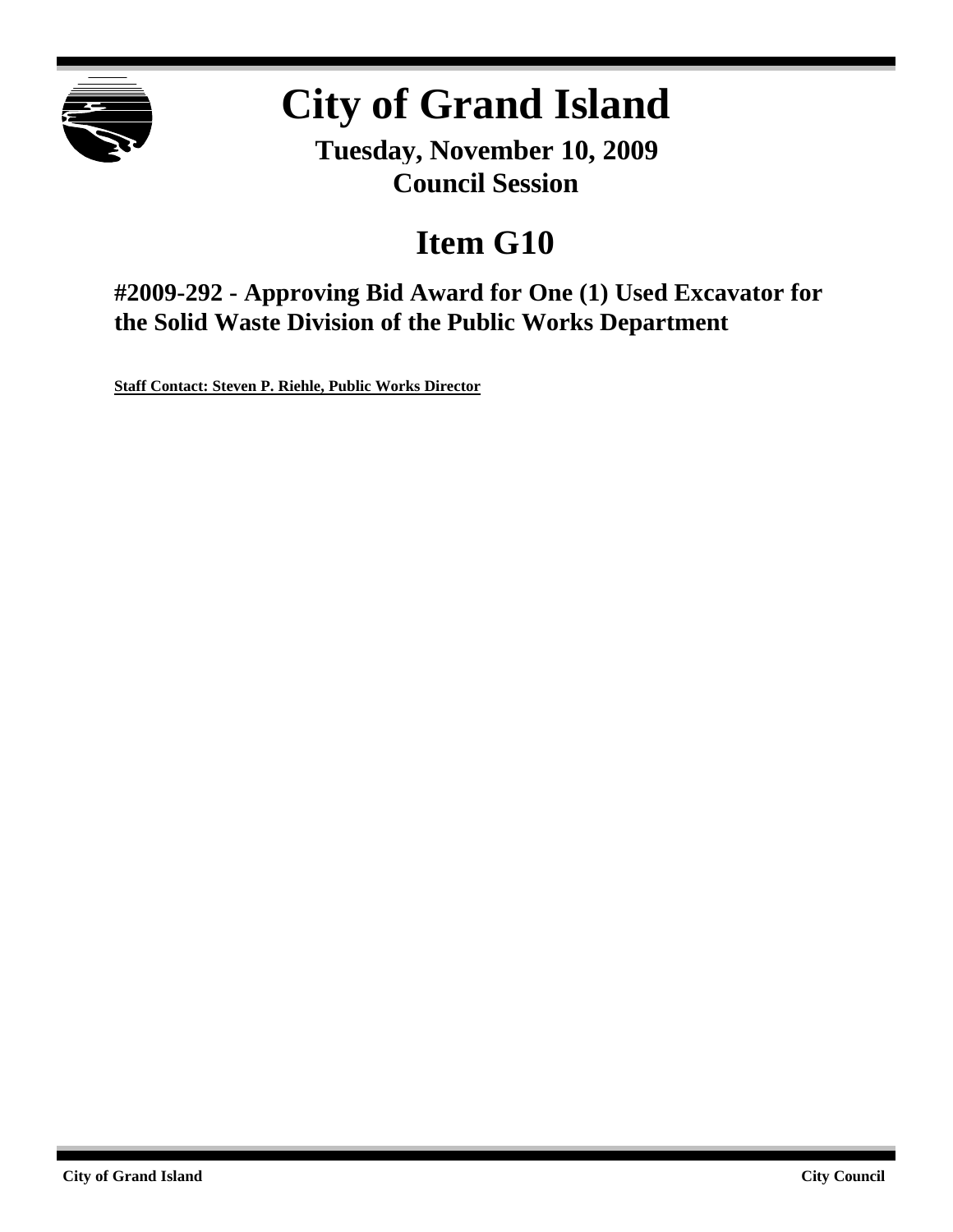## **Council Agenda Memo**

| <b>From:</b>    | Steven P. Riehle, Public Works Director                                                                          |
|-----------------|------------------------------------------------------------------------------------------------------------------|
| <b>Meeting:</b> | November 10, 2009                                                                                                |
| Subject:        | Approving Bid Award for One (1) Used Excavator for<br>the Solid Waste Division of the Public Works<br>Department |
| Item $\#$ 's:   | $G-10$                                                                                                           |
| $Presenter(s):$ | Steven P. Riehle, Public Works Director                                                                          |

#### **Background**

The Solid Waste Division of the Public Works Department advertised for a used excavator on October 8, 2009. Page 231 of the approved 2009/2010 budget shows \$90,000.00 for the excavator.

## **Discussion**

Bids were received and opened on October 20, 2009. The Solid Waste Division of the Public Works Department and the Purchasing Division reviewed the bids that were received.

| <b>Bidder</b>                               | <b>Bid Price</b> | <b>Make</b>  |
|---------------------------------------------|------------------|--------------|
| NCS Equipment of Grand Island, NE           | \$74,900         | <b>Terex</b> |
| NMC of Doniphan, NE                         | \$83,000         | Caterpillar  |
| Murphy Tractor & Equip. of Grand Island, NE | \$84,700         | John Deere   |
| Roadbuilders Machinery of Grand Island, NE  | \$97,000         | Komatsu      |
|                                             | \$89,500         | Komatsu      |
| Fairbanks of Grand Island, NE               | \$132,208        | New Holland  |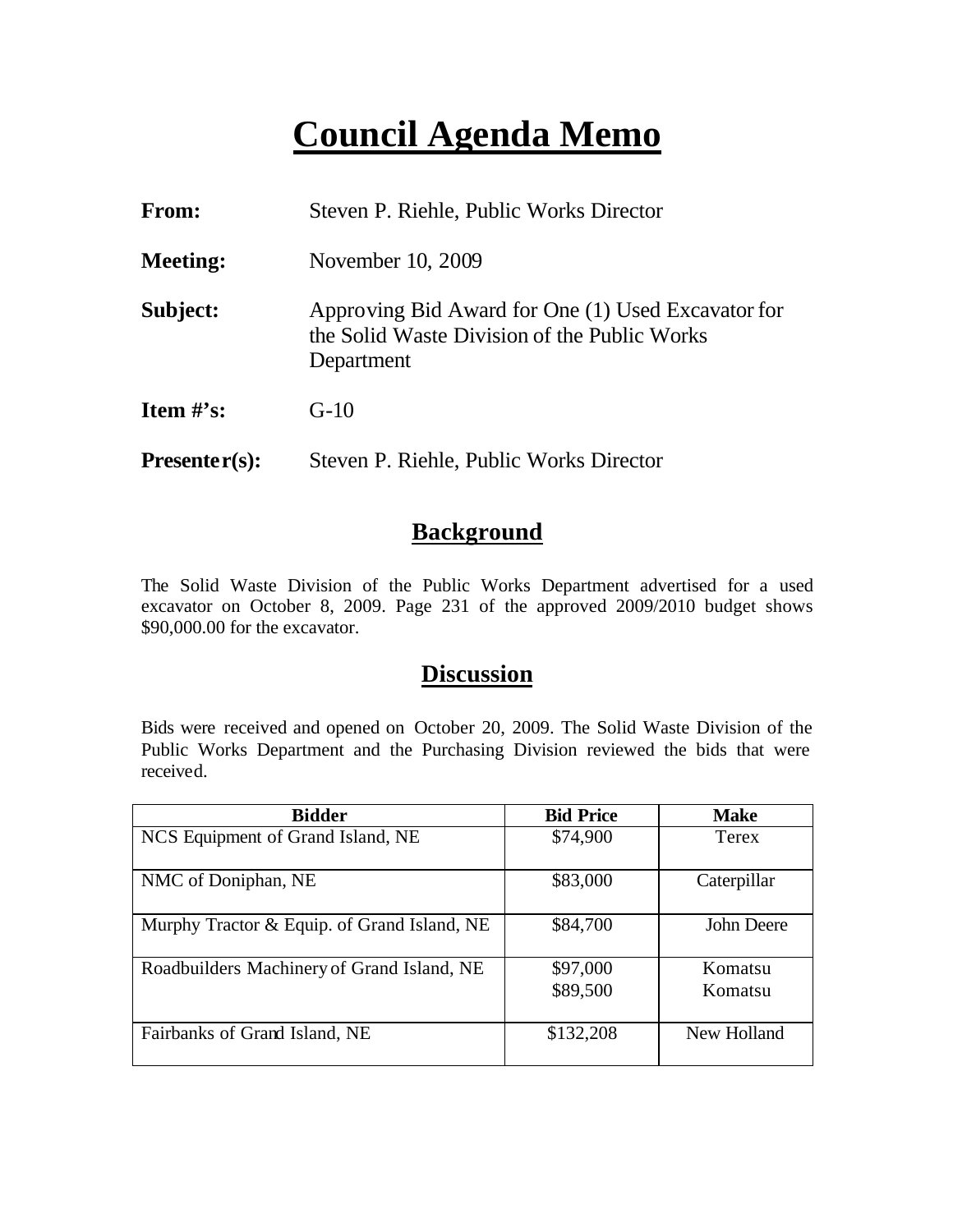The Solid Waste Division rented an excavator for use during the winter months at a cost of \$8,700 in FY 2008 and \$8,900 in FY 2009. This enables Solid Waste Division staff to have the capability of digging out frozen and/or sticky loads received at the landfill from commercial haulers' roll-off containers, end-dump trailers, etc. Without this capability, dangerous and extremely time-consuming situations arise when staff attempts to use equipment that is not suited for digging out frozen loads.

The Solid Waste Division also has additional needs and uses for an excavator during warmer weather to be able to excavate soil and silt from ditches, drainage structures, and storm water containment areas that cannot be accessed with any other equipment currently on hand.

Division staff requested a demonstration of the Terex excavator from NCS Equipment because they were unfamiliar with Terex equipment. The demonstration conformed to the requirements set forth in the bid specifications.

### **Alternatives**

It appears that the Council has the following alternatives concerning the issue at hand. The Council may:

- 1. Move to approve
- 2. Refer the issue to a Committee
- 3. Postpone the issue to future date
- 4. Take no action on the issue

### **Recommendation**

City Administration recommends that the Council approve the purchase of the Terex excavator from NCS Equipment of Grand Island, Nebraska in the amount of \$74,900.

### **Sample Motion**

Move to approve purchase of the Terex excavator from NCS Equipment of Grand Island, Nebraska.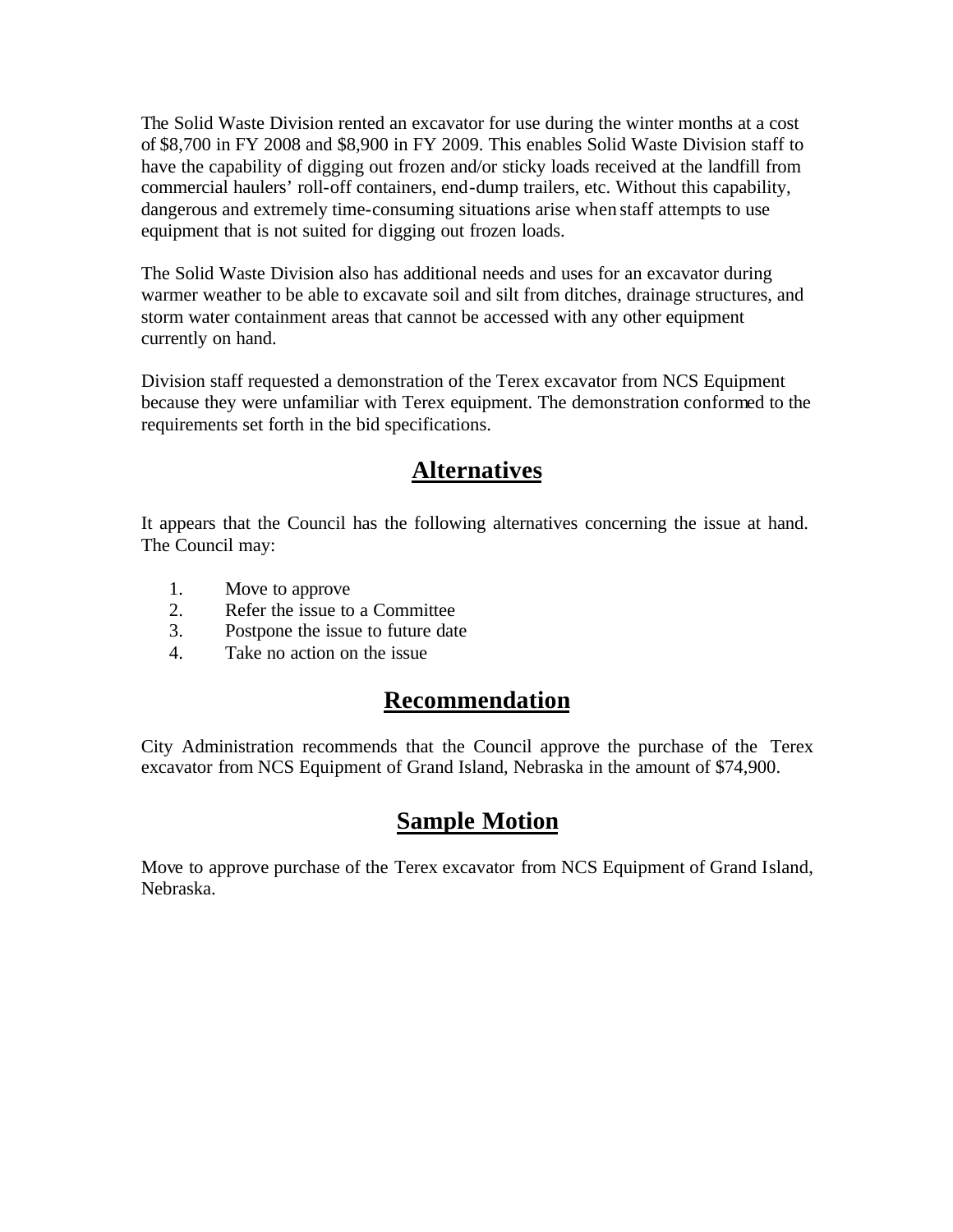#### *Purchasing Division of Legal Department* **INTEROFFICE MEMORANDUM**



Wes Nespor, Purchasing Agent

*Working Together for a Better Tomorrow, Today*

#### **BID OPENING**

| <b>BID OPENING DATE:</b> | October 20, 2009 at 11:00 a.m. |
|--------------------------|--------------------------------|
| <b>FOR:</b>              | (1) Used Hydraulic Excavator   |
| DEPARTMENT:              | <b>Public Works</b>            |
| <b>ESTIMATE:</b>         | \$90,000.00                    |
| <b>FUND/ACCOUNT:</b>     | 5053343-85615                  |
| <b>PUBLICATION DATE:</b> | <b>October 8, 2009</b>         |
|                          |                                |

**NO. POTENTIAL BIDDERS: 3**

#### **SUMMARY**

| <b>Bidder:</b><br><b>Bid Security:</b><br><b>Exceptions:</b> | Murphy Tractor & Equipment Co.<br><b>Grand Island, NE</b><br><b>Sentry Select Ins. Co.</b><br><b>None</b> | <b>RoadBuilders Machinery &amp; Supply</b><br><b>Grand Island, NE</b><br><b>Fidelity &amp; Deposit Co.</b><br><b>None</b> |                          |
|--------------------------------------------------------------|-----------------------------------------------------------------------------------------------------------|---------------------------------------------------------------------------------------------------------------------------|--------------------------|
| <b>Model:</b>                                                | 2008 John Deere 160D                                                                                      | 2007 Komatsu                                                                                                              | 2006 Komatsu             |
| <b>Bid Price:</b><br><b>Delivery Date:</b>                   | \$84,700.00<br>$2-3$ weeks                                                                                | \$97,000.00<br>1-2 weeks                                                                                                  | \$89,500.00<br>1-2 weeks |
| <b>Bidder:</b>                                               | <b>Fairbanks Grand Island</b><br><b>Grand Island, NE</b>                                                  | NCS Equipment, Inc.<br><b>Grand Island, NE</b>                                                                            |                          |
| <b>Bid Security:</b>                                         | \$6,610.00                                                                                                | \$3,745.00                                                                                                                |                          |
| <b>Exceptions:</b>                                           | <b>Noted</b>                                                                                              | <b>Noted</b>                                                                                                              |                          |
| <b>Model:</b>                                                | 2005 New Holland EH215 LC                                                                                 | <b>TEREX TXC 175LC-1</b>                                                                                                  |                          |
| <b>Bid Price:</b>                                            | \$132,208.00                                                                                              | \$74,900.00                                                                                                               |                          |
| <b>Delivery Date:</b>                                        | <b>ASAP</b>                                                                                               | 10-23-09                                                                                                                  |                          |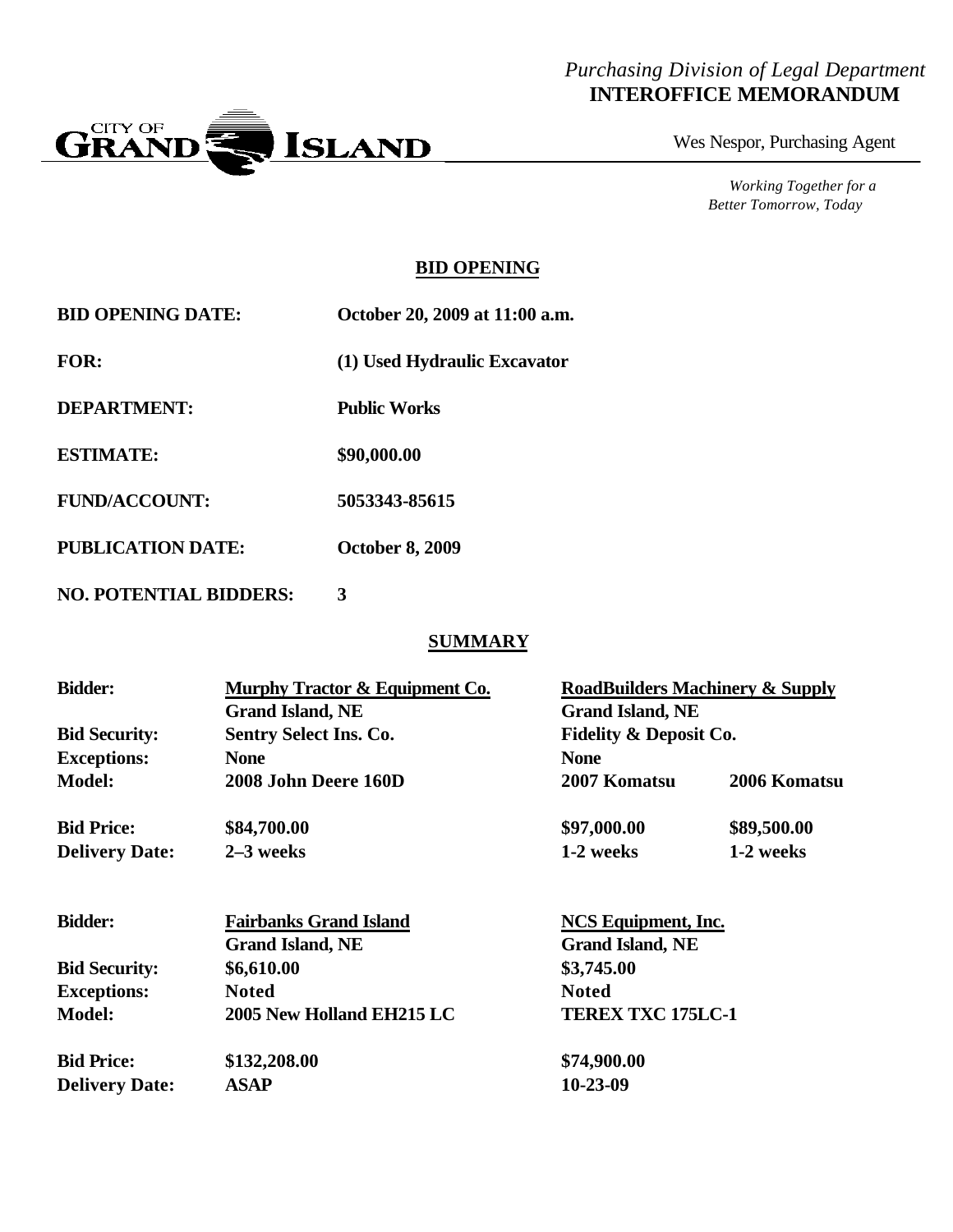| <b>Bidder:</b>       | NMC, Inc.                                  |  |
|----------------------|--------------------------------------------|--|
|                      | <b>Grand Island, NE</b>                    |  |
| <b>Bid Security:</b> | <b>Travelers Casualty &amp; Surety Co.</b> |  |
| <b>Exceptions:</b>   | <b>None</b>                                |  |
| <b>Model:</b>        | 2007 Caterpillar 315CL                     |  |
| <b>Bid Price:</b>    | \$83,000.00                                |  |

**Delivery Date: 11-15-09**

Dale Shotkoski, City Attorney Wes Nespor, Purchasing Agent

cc: Steve Riehle, Public Works Director Catrina DeLosh, PW Admin. Assist. Jeff Pederson, City Administrator Jeff Wattier, Solid Waste Supt.

**P1376**